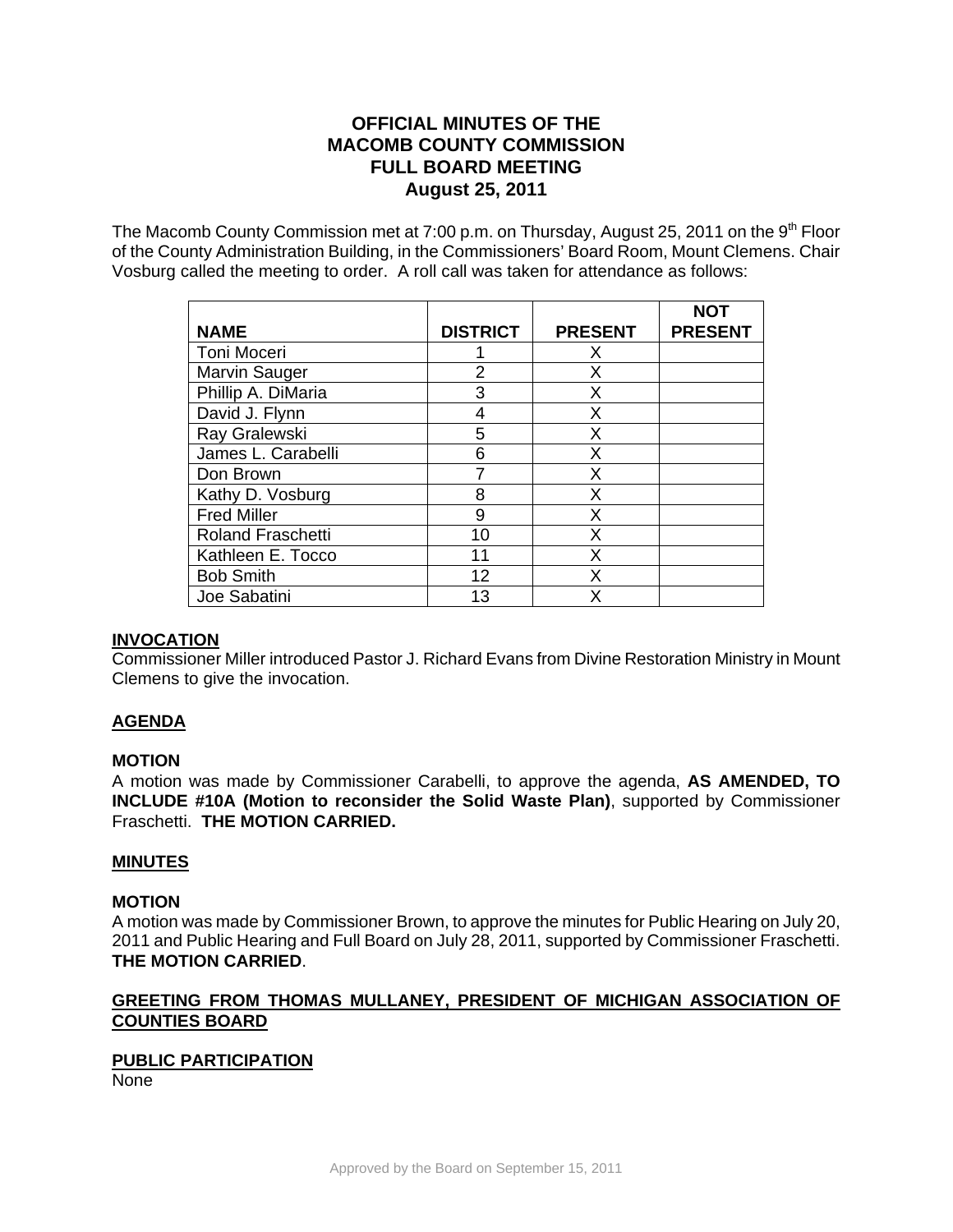# *COMMITTEE REPORTS*

### **BOARD OPERATIONS COMMITTEE – August 16, 2011**

The clerk read the recommendations from the Board Operations Committee and a motion was made by Chair Tocco, supported by Vice-Chair Carabelli, to adopt the committee recommendations:

- **R11-051** Approve combining of the Public Safety Committee and Courts & Clerk/Register of Deeds Committee into the Justice and Public Safety Committee, effective September 1, 2011; further, a copy of this Board of Commissioners' action is directed to be delivered forthwith to the Office of the County Executive.
- **R11-052** Approve the 2011/12 committee assignment for the Justice and Public Safety Committee, effective September 1, 2011; further, a copy of this Board of Commissioners' action is directed to be delivered forthwith to the Office of the County Executive.
- **R11-053** Approve amendment to the 2011 committee meeting dates for the Justice and Public Safety Committee, effective September 1, 2011, as follows: September 6, October 11, November 1 and December 5, to be held at 9 a.m.; further, a copy of this Board of Commissioners' action is directed to be delivered forthwith to the Office of the County Executive.

### **THE MOTION CARRIED.**

### **FINANCE COMMITTEE MEETING – August 23, 2011**

The clerk read the recommendations from the Finance Committee and a motion was made by Chair Brown, supported by Vice-Chair Miller, to adopt the committee recommendations:

- **R11-054** Concur in the request of Angels' Place and approve a two-year exemption, for the period September 30, 2011 through October 1, 2013, from the requirements of the living wage policy; Further, a copy of this Board of Commissioners' action is directed to be delivered forthwith to the Office of the County Executive. (Record **NO** vote for Carabelli)
- **R11-055** Approve the counter proposal from the Clinton-Macomb Public Library; Further, a copy of this Board of Commissioners' action is directed to be delivered forthwith to the Office of the County Executive.

# **THE MOTION CARRIED.**

#### **COURTS & CLERK/REGISTER OF DEEDS COMMITTEE MEETING – August 23, 2011**

The clerk read the recommendations from the Courts & Clerk/Register of Deeds Committee and a motion was made by Chair Gralewski, supported by Commissioner Carabelli, to adopt the committee recommendations:

**R11-056** Authorize the County Clerk/Register of Deeds to accept the proposal submitted by Cwiek, Irving PC to provide a study, assessment, and recommendation as the first step towards the formation of a real estate tract index, which would greatly improve Macomb County's real estate system, at a cost not to exceed \$71,550. Funds are available in the Technology Fund #27023601, the use of which is restricted by state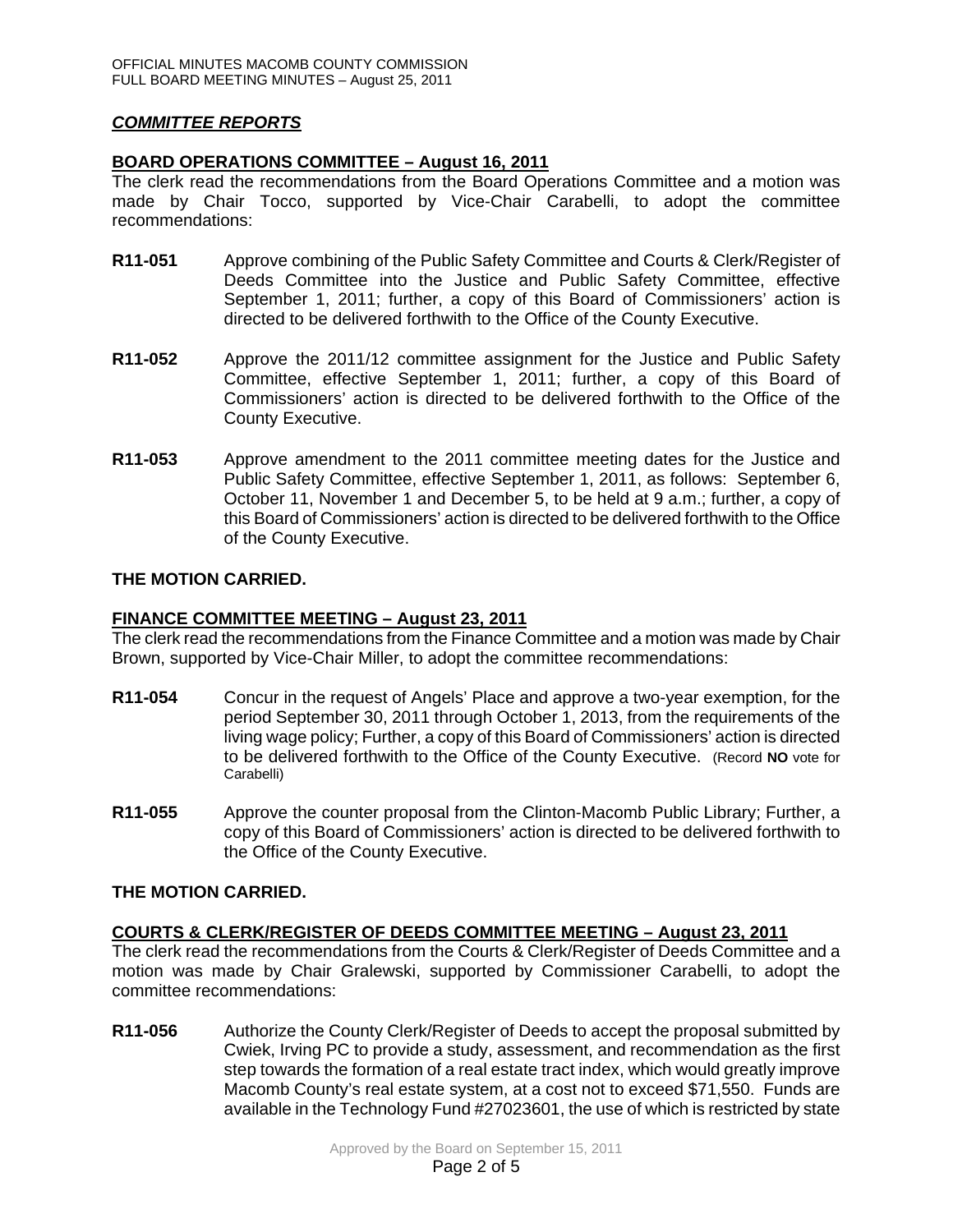law solely to technology improvements in the Register of Deeds. Further, a copy of this Board of Commissioners' action is directed to be delivered forthwith to the Office of the County Executive. (Record **NO** vote for Carabelli)

- **R11-057** Authorize the County Clerk/Register of Deeds to purchase a T1 line and internet service from Verizon or another vendor recommended by the IT Department at an initial cost not to exceed \$2,162 and a monthly cost not to exceed \$635. Funding is available in the Register of Deeds Technology Fund. Further, a copy of this Board of Commissioners' action is directed to be delivered forthwith to the Office of the County Executive. (Record **NO** vote for Carabelli)
- **R11-058** Approve the installation of 20 network drops in the County Clerk/Register of Deeds office by Western Tel-Com, Inc. at a cost not to exceed \$7,660 per the attached. Funding is available in the County Clerk/Register of Deeds equipment maintenance account (10121501-93101) which is dedicated solely for equipment maintenance and upgrades. Further, a copy of this Board of Commissioners' action is directed to be delivered forthwith to the Office of the County Executive. (Record **NO** vote for Carabelli)

# **THE MOTION CARRIED.**

# **APPROVE LIST OF BOARDS AND COMMISSIONS REQUIRING GOVERNANCE APPOINTMENTS AND/OR APPROVALS**

# **MOTION**

A motion was made by Commissioner Flynn, to approve the list of Board and Commissions requiring governance appointments and/or approvals, supported by Commissioner Miller.

# **THE MOTION CARRIED**.

# **RECONSIDER THE AMENDMENT OF THE SOLID WASTE PLAN**

#### **MOTION TO RECONSIDER**

**R11-059** A motion was made by Commissioner Carabelli to reconsider the amendment of the Solid Waste Plan, supported by Commissioner Flynn.

#### **THE MOTION TO RECONSIDER CARRIED.**

#### **MOTION**

**R11-060** A motion was made by Commissioner Carabelli to refer the amendment of the Solid Waste Plan to the Economic Development committee to consider the request of St. Clair County regarding septage disposal and consultation with the Michigan Department of Environmental Quality, supported by Commissioner Flynn.

### **THE MOTION CARRIED.**

# **CORRESPONDENCE FROM EXECUTIVE**

None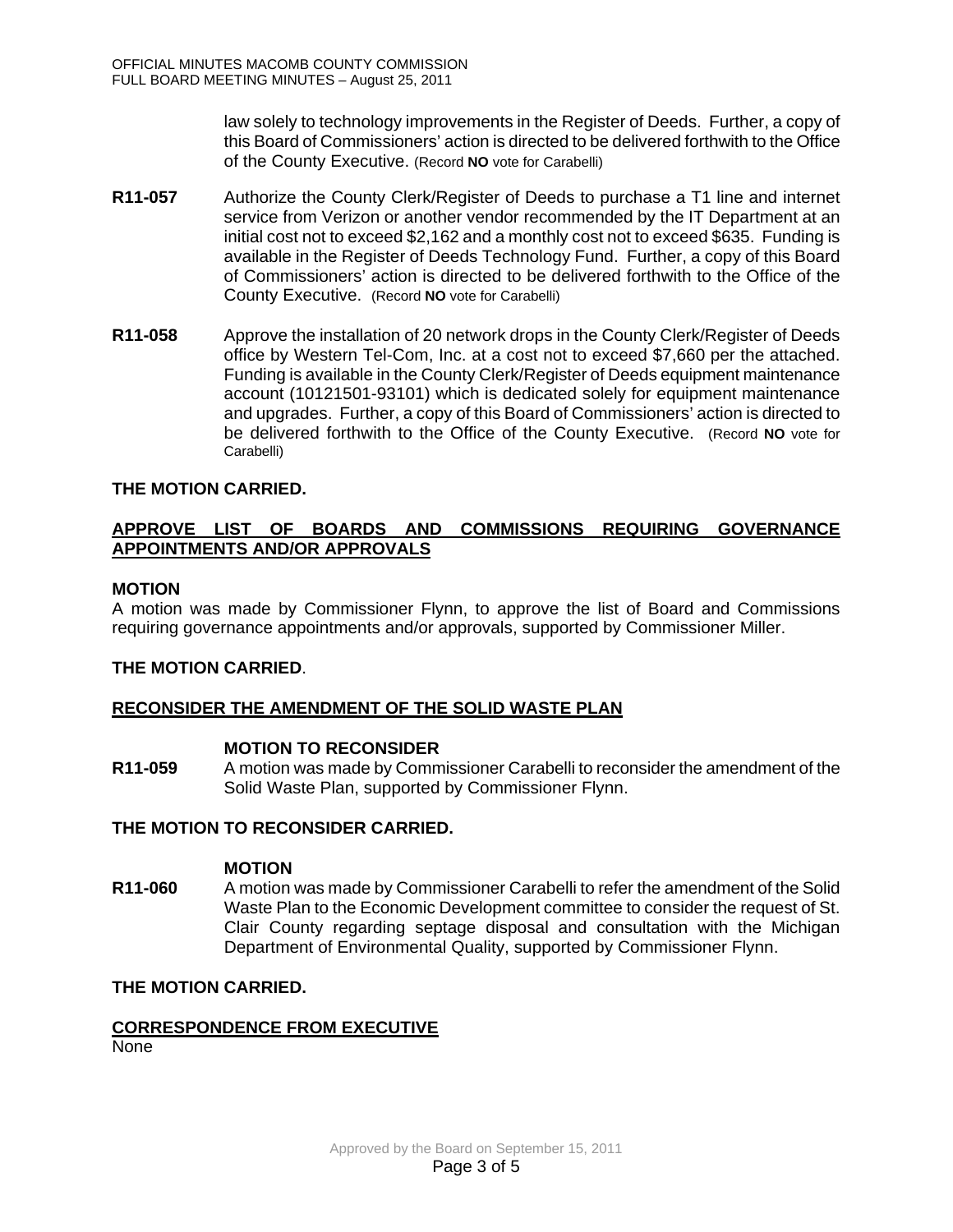# **PROCLAMATIONS**

### **MOTION**

A motion was made by Commissioner Flynn, to adopt the following Proclamation, supported by Commissioner Moceri.

Proc. No. 11-04 Proclaiming October 24, 2011 as "Food Day" in Macomb County, (offered by Moceri; recommended by Health & Human Services Committee on 08/17/11)

### **THE MOTION CARRIED.**

### **RESOLUTIONS**

### **MOTION**

A motion was made by Commissioner Moceri, to adopt the following Resolution, supported by Commissioner Flynn.

Res. No. 11-21 In Support of the research and development of electric cars, (offered by Flynn & Carabelli; recommended by Economic Development Committee on 08/18/11)

### **THE MOTION CARRIED.**

#### **NEW BUSINESS**

None

**PUBLIC PARTICIPATION** None

# **ROLL CALL**

|                          |                 |                | <b>NOT</b>     |
|--------------------------|-----------------|----------------|----------------|
| <b>NAME</b>              | <b>DISTRICT</b> | <b>PRESENT</b> | <b>PRESENT</b> |
| Toni Moceri              |                 | Х              |                |
| Marvin Sauger            | 2               | X              |                |
| Phillip A. DiMaria       | 3               | X              |                |
| David J. Flynn           |                 | Х              |                |
| Ray Gralewski            | 5               | X              |                |
| James L. Carabelli       | 6               | x              |                |
| Don Brown                |                 | X              |                |
| Kathy D. Vosburg         | 8               | Χ              |                |
| <b>Fred Miller</b>       | 9               | X              |                |
| <b>Roland Fraschetti</b> | 10              | x              |                |
| Kathleen E. Tocco        | 11              | X              |                |
| <b>Bob Smith</b>         | 12              | x              |                |
| Joe Sabatini             | 13              | x              |                |